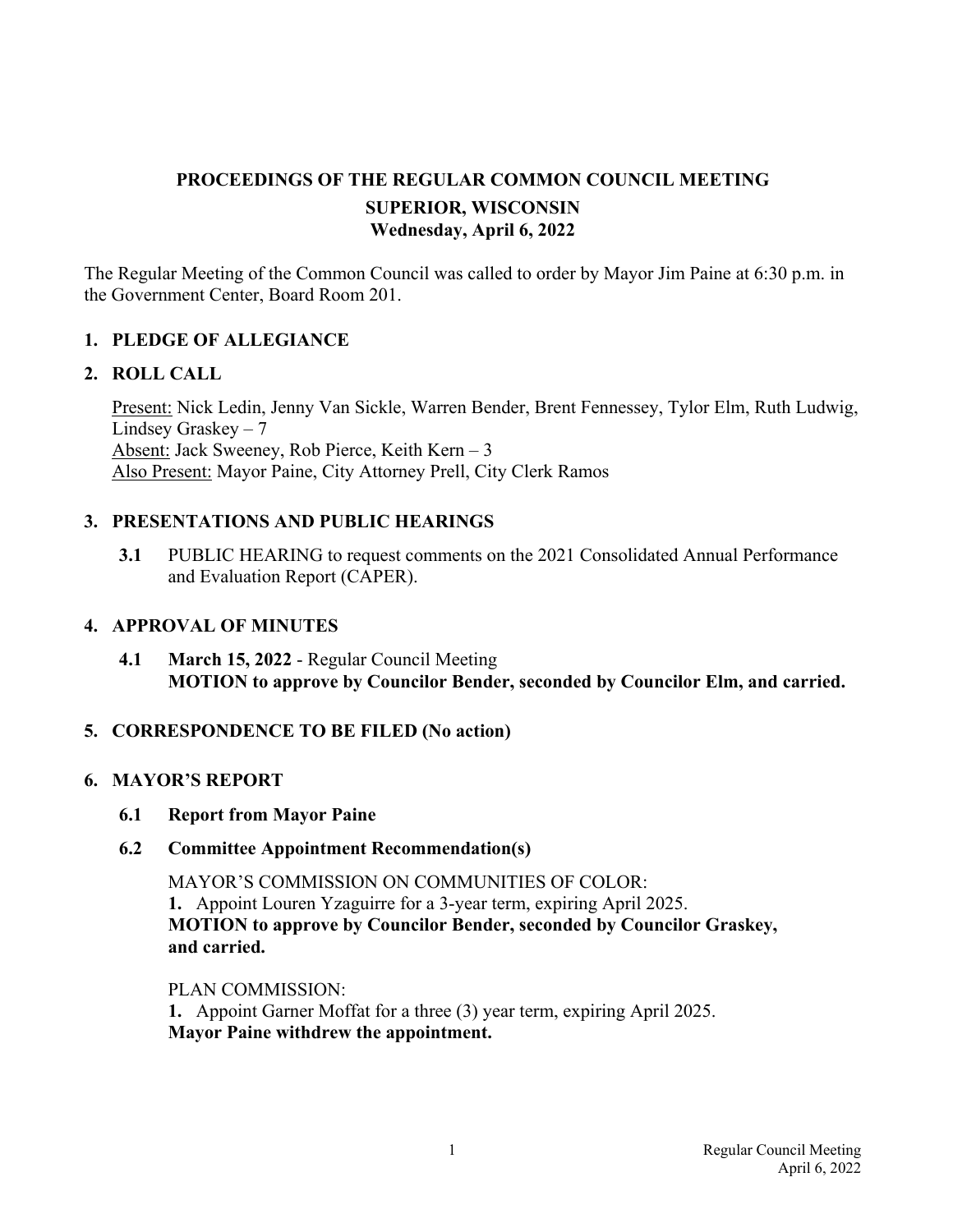# **7. STANDING COMMITTEE REPORTS**

 **7.1 Human Resources Committee** *(Meeting held March 21, 2022)* Report from Councilor Ludwig.

## RECOMMENDATIONS:

- **1.** Approve request to reinstate and fill the Assistant Fire Chief Position and subsequent vacancies.  **MOTION to approve by Councilor Ludwig, seconded by Councilor Van Sickle, and carried.**
- **7.2 Public Works Committee** (*No meeting to report)*
- **7.3 Finance Committee** *(Meeting held March 10, 2022)* Report from Councilor Elm.

## RECOMMENDATIONS:

- 1. Approve maintaining the current gate rate, and adjusting it based on consumer price index (CPI) annually in July in line with the WLSSD contract rate. **MOTION to approve by Councilor Elm, seconded by Councilor Ledin, and carried.**
- **7.4 Licenses and Fees Committee** *(Meeting held March 14, 2022)* Report from Councilor Fennessey.
- **7.5 Public Safety Committee** (*No meeting to report)*
- **7.6 Committee of the Whole Meeting** (*No meeting to report)*

# **8. SPECIAL COMMITTEE REPORTS**

# 8.1 REPORTS WITH RECOMMENDATIONS

 **8.1.1 Parks & Recreation Commission** (*Meetings held March 17, 2022 and March 24, 2022*) Report from Councilor Ledin.

# RECOMMENDATIONS from March 24<sup>th</sup> meeting:

- 1. Approve the 2022 Recreational Grants.
- 2. Approve the 5-Year CIP Projects, and have the Osaugie Trail Paving project to include the width of the trail from 39th Avenue East to 44th Avenue East.
- 3. Approve the Ballfield Adult League Rates.
- 4. Approve adding Heritage, Center City and Bear Creek parks on the Solar Block Program Accounts to offset their electric costs.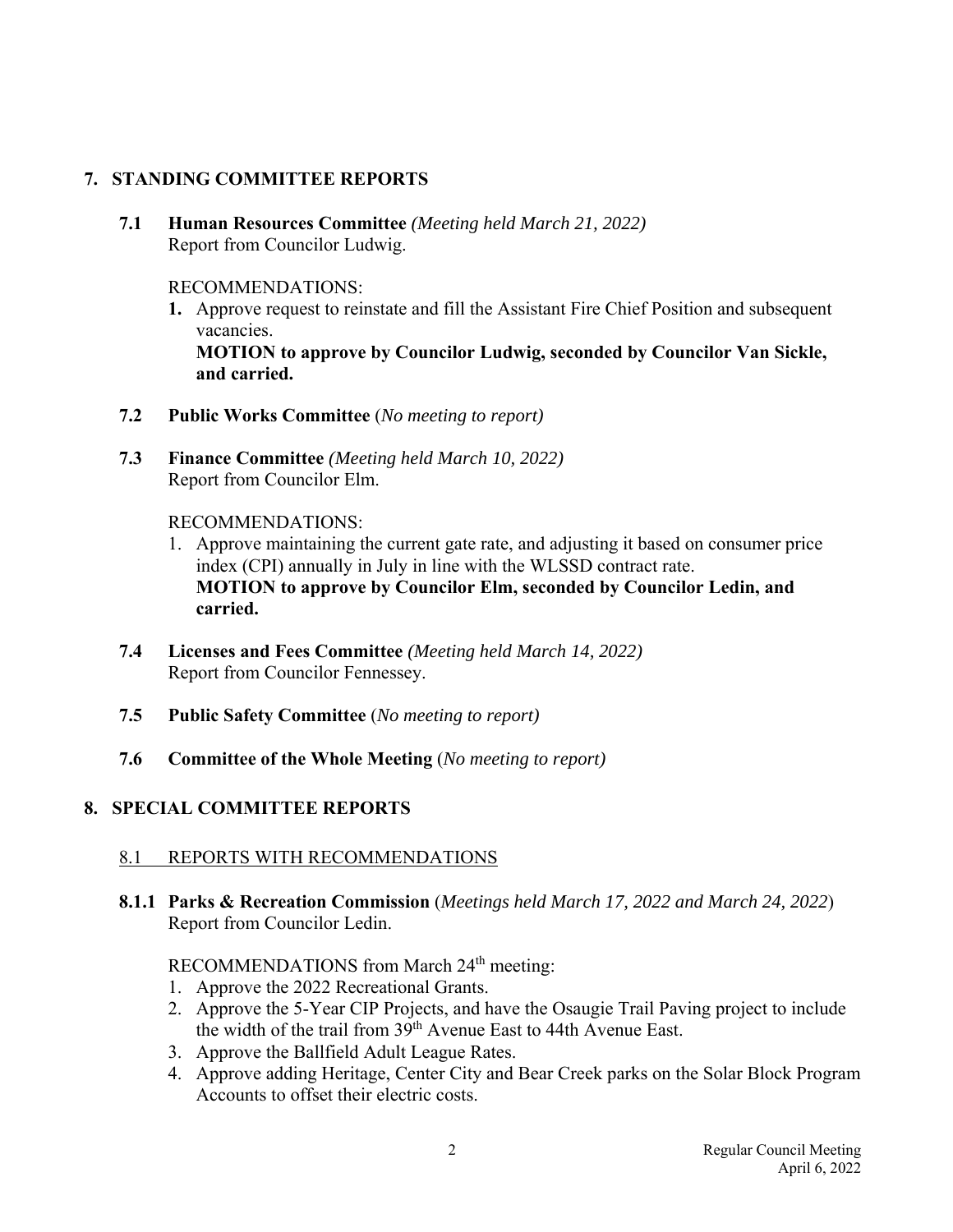5 Approve continuing to test water quality at Barker's Island Swimming Beach and begin monitoring water quality at the old Billings Park beach area.  **MOTION to approve by Councilor Ledin, seconded by Councilor Bender, and carried.**

### **8.1.2 Plan Commission** (*Meeting held March 16, 2022*) Report from Mayor Paine.

## RECOMMENDATIONS:

 1. Approve of **R22-13594**, a resolution setting a public hearing at 6:30 p.m. on the 17th day of May, 2022, in the Government Center Board Room 201, after determining it to be in the public interest to vacate and discontinue part of Granger Avenue (also known as 33<sup>rd</sup> Ave East).

## **MOTION to approve by Councilor Graskey, seconded by Councilor Bender, and carried.**

- 2. Approve waiving the land sale process and approve Bigfork Valley Log Homes & Cabin LLC's application to the Vacant to Value: New Construction program for 4XX Cumming Avenue (V2VNC 22-03).
- 3. Approve waiving the land sale process and approve Bigfork Valley Log Homes & Cabin LLC's application to the Vacant to Value: New Construction program for 1017 Fisher Avenue (V2VNC 22-04).
- 4. Approve waiving the land sale process and approve Bigfork Valley Log Homes & Cabin LLC's application to the Vacant to Value: New Construction program for 2640 John Avenue (V2VNC 22-05).
- 5. Approve waiving the land sale process and approve Bigfork Valley Log Homes & Cabin LLC's application to the Vacant to Value: New Construction program for 16XX Iowa Avenue (V2VNC 22-06).
- 6. Approve waiving the land sale process and approve Bigfork Valley Log Homes & Cabin LLC's application to the Vacant to Value: New Construction program for 2920 North 21st Street (V2VNC 22-07).
- 7. Approve waiving the land sale process and approve Bigfork Valley Log Homes & Cabin LLC's application to the Vacant to Value: New Construction program for 18XX East 5111 Street (V2VNC 22-08).

 **MOTION to approve the Vacant to Value applications (recommendations 2-7) by Councilor Bender, seconded by Councilor Fennessey.** 

 **MOTION to postpone until April 19, 2020 Regular Council meeting by Councilor Ledin, seconded by Councilor Fennessey, and carried.**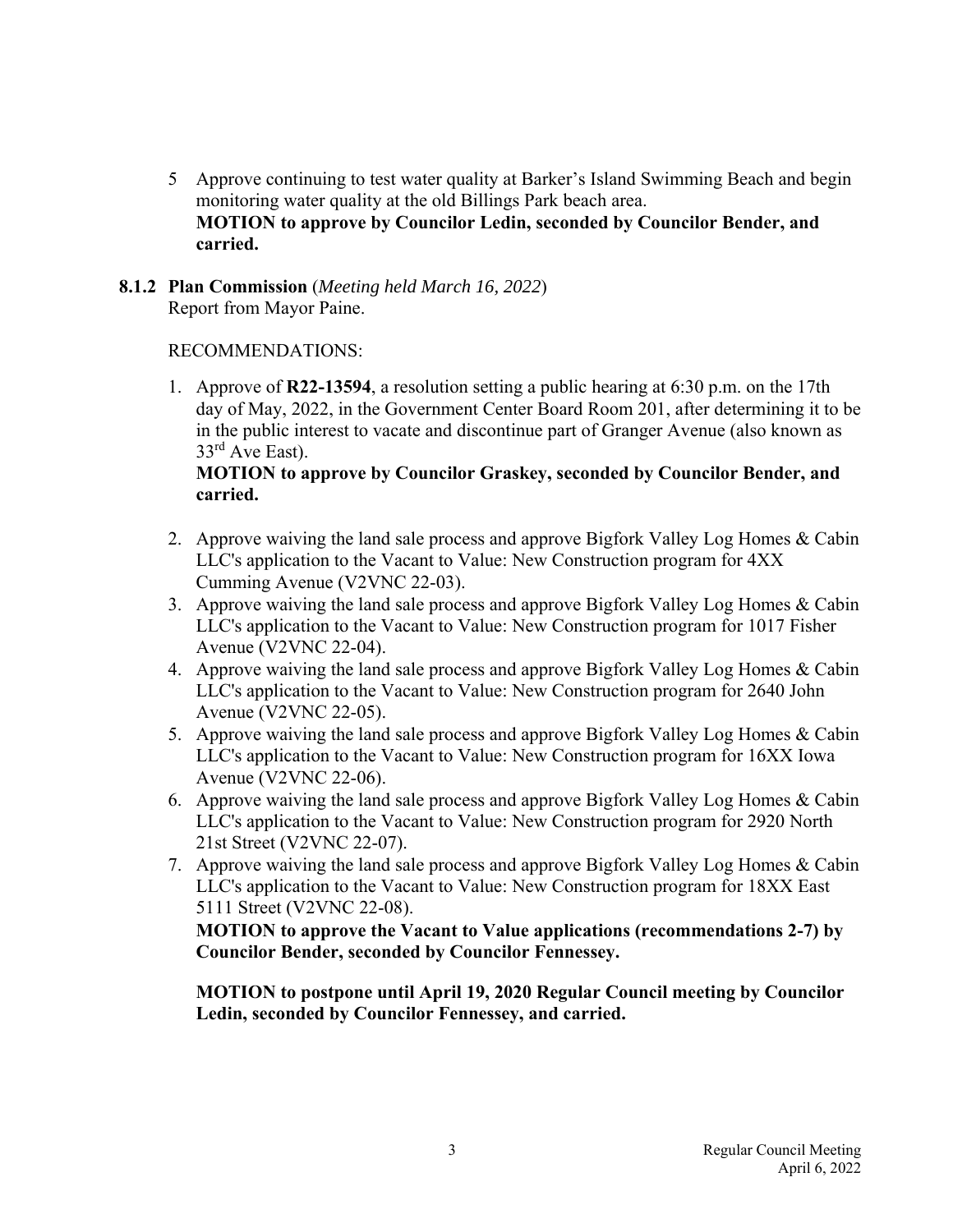- 8. Approve a Small Business Grant application and development agreement for Julie's Family Restaurant (SBGP22-01).  **MOTION to approve by Councilor Fennessey, seconded by Councilor Bender, and carried.**
- 9. Approve a Small Business Grant application and development agreement for Blondie's Salon (SBGP22-02). **MOTION to approve by Councilor Fennessey, seconded by Councilor Ludwig, and carried.**
- 10. Approve a Small Business Grant application and development agreement for Nick Korhonen Agency, LLC (SBGP22-03). **MOTION to approve by Councilor Elm, seconded by Councilor Fennessey, and carried.**

#### 8.2 REPORTS SANS RECOMMENDATIONS

- **8.2.1 Liability Claims Committee** (*Meeting held December 29, 2021*)
- **8.2.2 Historic Preservation Committee** (*Meeting held March 9, 2022*) No report from the Chair.
- **8.2.3 Tourism Development Commission** (*Meetings held March 10, 2022*) No report from the Chair.
- **8.2.4 Mayor's Commission on Communities of Color** (*Meeting held March 14, 2022*) No report from the Chair.
- **8.2.5 Mayor's Commission on Disabilities** (*Meeting held March 21, 2022*) No report from the Chair.
- **8.2.6 Wisconsin Point Committee** (*Meeting held March 22, 2022*) No report from the Chair.
- **8.2.7 Human Trafficking Task Force Commission** (*Meeting held March 25, 2022*) No report from the Chair.

## **9. OLD BUSINESS**